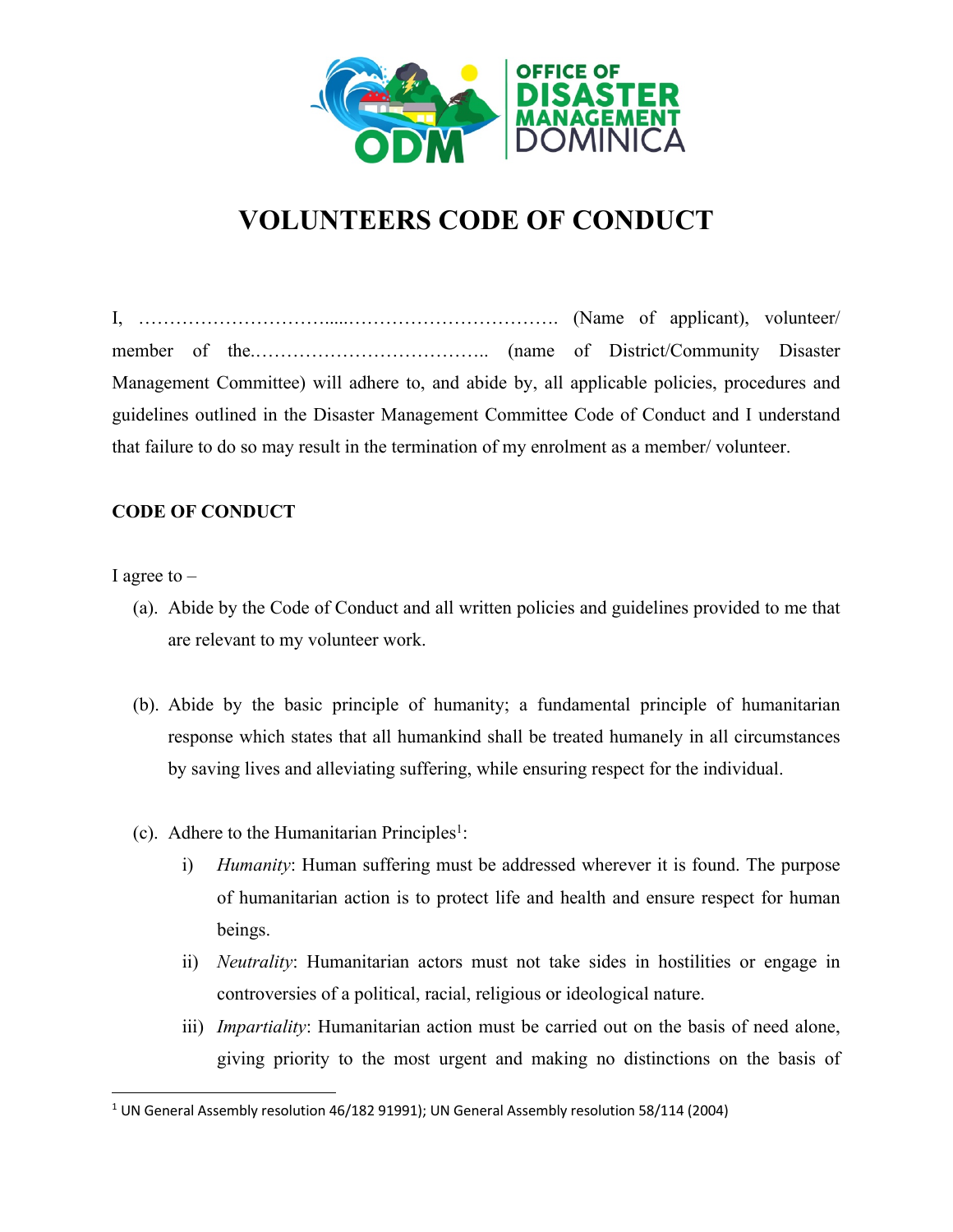nationality, race, gender, religious belief, sexual orientation, national ancestry class or political opinions.

- iv) *Operational Independence*: Humanitarian action must be autonomous from the political, economic, military or other objectives that any actor may hold with regard to areas where humanitarian action is being implemented.
- (d). Function in support of the Chairperson of the District/ Community Disaster Management Committee through the provision of surge capacity to the District/ Community Disaster Management Committees and by extension support the National Disaster Management System.
- (e). Conduct myself with respect for national laws, national authorities, national systems and national culture and practices.
- (f). Comport myself with a sense of professionalism and diplomacy when interacting with national, regional, and international partners, stakeholders and victims.
- (g). Refrain from abusive or vulgar language in the performance of duties.
- (h). Work as a team member and follow guidance from the team leaders and persons in authority and make constructive suggestions or recommendations where necessary, towards the achievement of goals and objectives.
- (i). Commit myself to render to the best of my ability and without fear or contradiction the service referred to in my application to enroll as a volunteer.
- (j). Undergo training in support of the National Comprehensive Disaster Management Framework in order to provide quality service.
- (k). Perform all assigned tasks to the best of my ability, and not to report for service whilst under the influence of alcohol or drugs.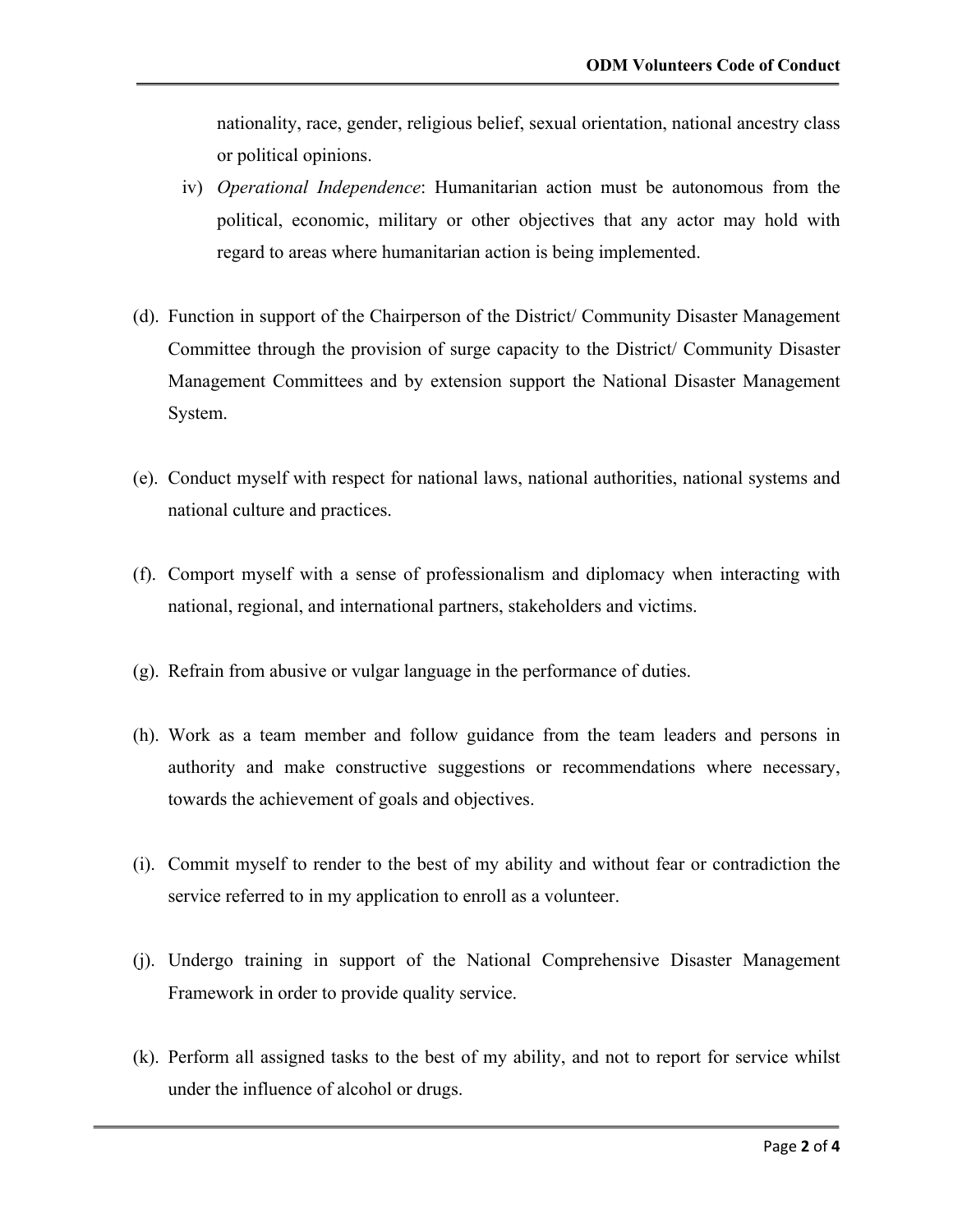(l). Accept supervision in the performance of my services as a volunteer, and not to represent myself as an agent of the unit of volunteers or offer comment to the media unless approved by my supervisor.

In relation to sexual exploitation and abuse, I agree to adhere to the following core principles:

- i) Sexual exploitation and abuse by humanitarian workers constitute acts of gross misconduct and are therefore grounds for termination.
- ii) Sexual activity with children (persons under the age of 18) is prohibited regardless of the age of majority or age of consent. Mistaken belief in the age of a child is not a defense.
- iii) Exchange of money, employment, goods, or services for sex, including sexual favors or other forms of humiliating, degrading or exploitative behavior is prohibited. This includes exchange of assistance that is due to beneficiaries.
- iv) Sexual relationships between humanitarian workers and beneficiaries are strongly discouraged since they are based on inherently unequal power dynamics. Such relationships undermine the credibility and integrity of humanitarian aid work.
- v) Where a humanitarian worker develops concerns or suspicions regarding sexual abuse or exploitation by a fellow worker, whether in the same committee or not, he/she must report such concerns via established committee reporting mechanisms.
- vi) Humanitarian workers agencies are obliged to create and maintain an environment which prevents sexual exploitation and abuse and promotes the implementation of their code of conduct.
- vii)Chairpersons of the DDMC or CDMC have particular responsibilities to support and develop systems which maintain this environment